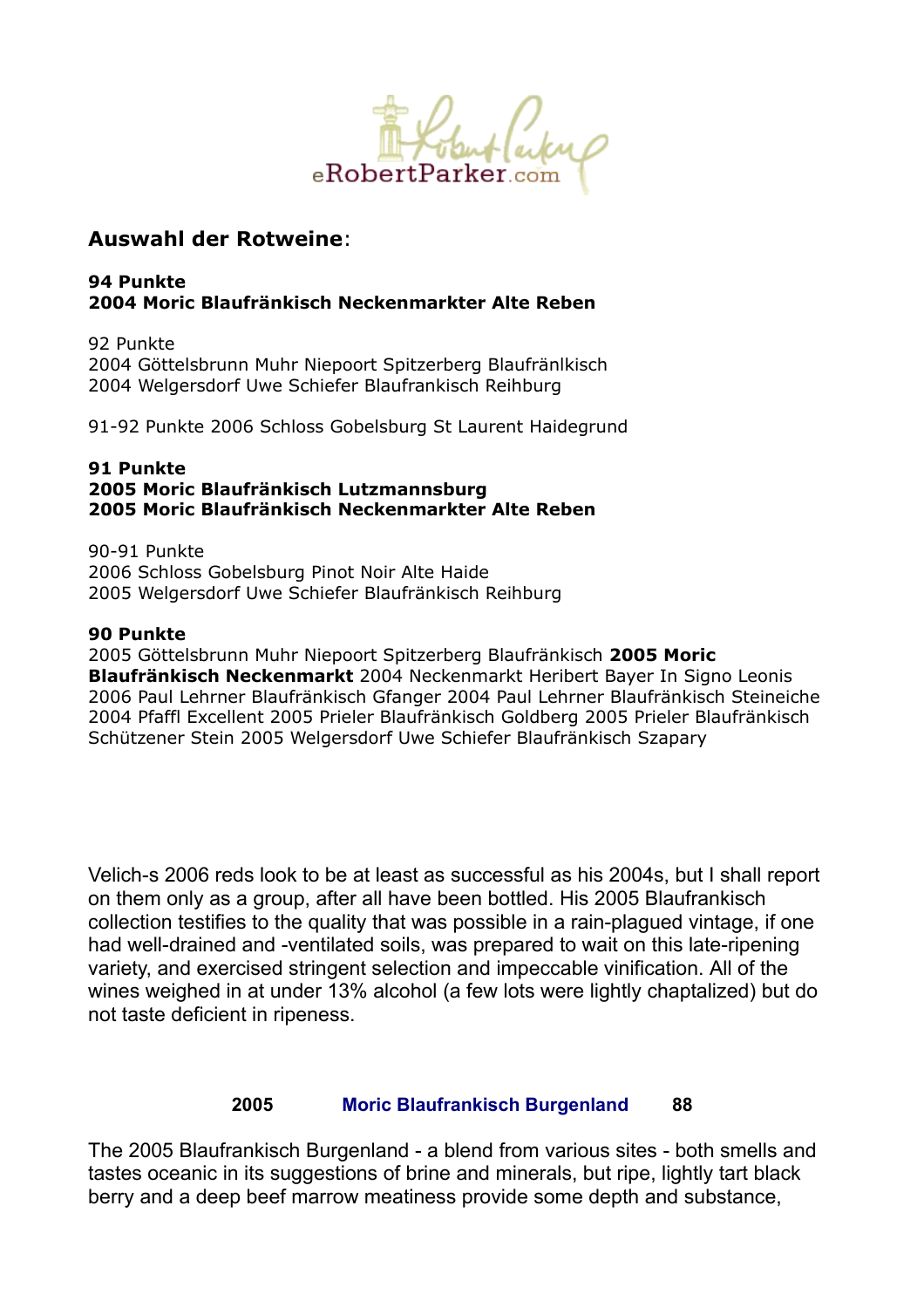collaborating on a satisfying, subtly saline finish. This relatively light-bodied (not to mention, in typical Velich fashion, decidedly Burgundian) expression of Blaufrankisch will offer versatile satisfaction over the next two or three years.

# **2005 Moric Blaufrankisch [Neckenmarkter](http://www.erobertparker.com/newSearch/th.aspx?th=122506&id=1) 90**

The 2005 Blaufrankisch Neckenmarkter delivers aromas of blackberry, smoked meat, and walnut, making for a pleasantly bitter, rather Cabernet Franc-like cast. Juicy, faintly bitter and salty, with subtle tart black fruit and walnut oil on the palate, this clings with a tart, bitter-sweet cast and striking salinity. There will be plenty of rewards for anyone who takes this wine through its paces at the dinner table. And it may gain over a couple of years in bottle, but will, I suspect, be best drunk within 3- 4 years.

# **2005 Moric Blaufrankisch [Lutzmannsburg](http://www.erobertparker.com/newSearch/th.aspx?th=122505&id=1) 91**

The vintage did not justify the price and quality implied by an -Alte Rebendesignation, so Velich has bottled a single 2005 Blaufrankisch Lutzmannsburg. Cherry, nut oils pungent black tea and peat in the nose lead to a clear, refined, infectiously juicy palate that makes a virtue out of the lighter material and higher acidity of the vintage. Yet, the texture is polished, even subtly creamy. Really savory, saline, with sappy fruit accented by smoky black tea, cherry stones and just plain stones mark the finish. This will be a joy to drink anytime over at least the next 3-5 years.

# **2005 Moric Blaufrankisch [Neckenmarkter](http://www.erobertparker.com/newSearch/th.aspx?th=122507&id=1) Alte Reben 91**

Velich-s 2005 Blaufrankisch Neckenmarkter Alte Reben offers mulberry, blackberry, smoked meat and wood smoke aromas. Sappy, juicy, and persistent on the palate, its underlying suggestions of stone, graphite and chalk provide a striking demonstration of -minerality- (whatever it may be that actually engenders these flavors!), in what was a very challenging vintage. This may lose a bit of its austerity over the next couple of years, and will probably be worth returning to for 4-6 years. But in truth, as striking and delicious as these wines are in their youth, only time will demonstrate the aging potential of Moric Blaufrankisch.

# **2004 Moric Blaufrankisch [Neckenmarkter](http://www.erobertparker.com/newSearch/th.aspx?th=99863&id=1) Alte Reben 94**

The 2004 Blaufrankisch Neckenmarkt Alte Reben has more than lived up to the billing I gave it in Issue 166. Black fruits, black tea, sandalwood, and diverse flowers make for an alluring aromatic display. Juicy black fruit intensity on the palate is allied to fine tannins, a silken texture, and terrific depth of clean, raw meat and mineral (salt, graphite, chalk) suggestions. Truly palate-staining and thoughtprovoking in its finishing intensity and complexity, this beauty - among the handful